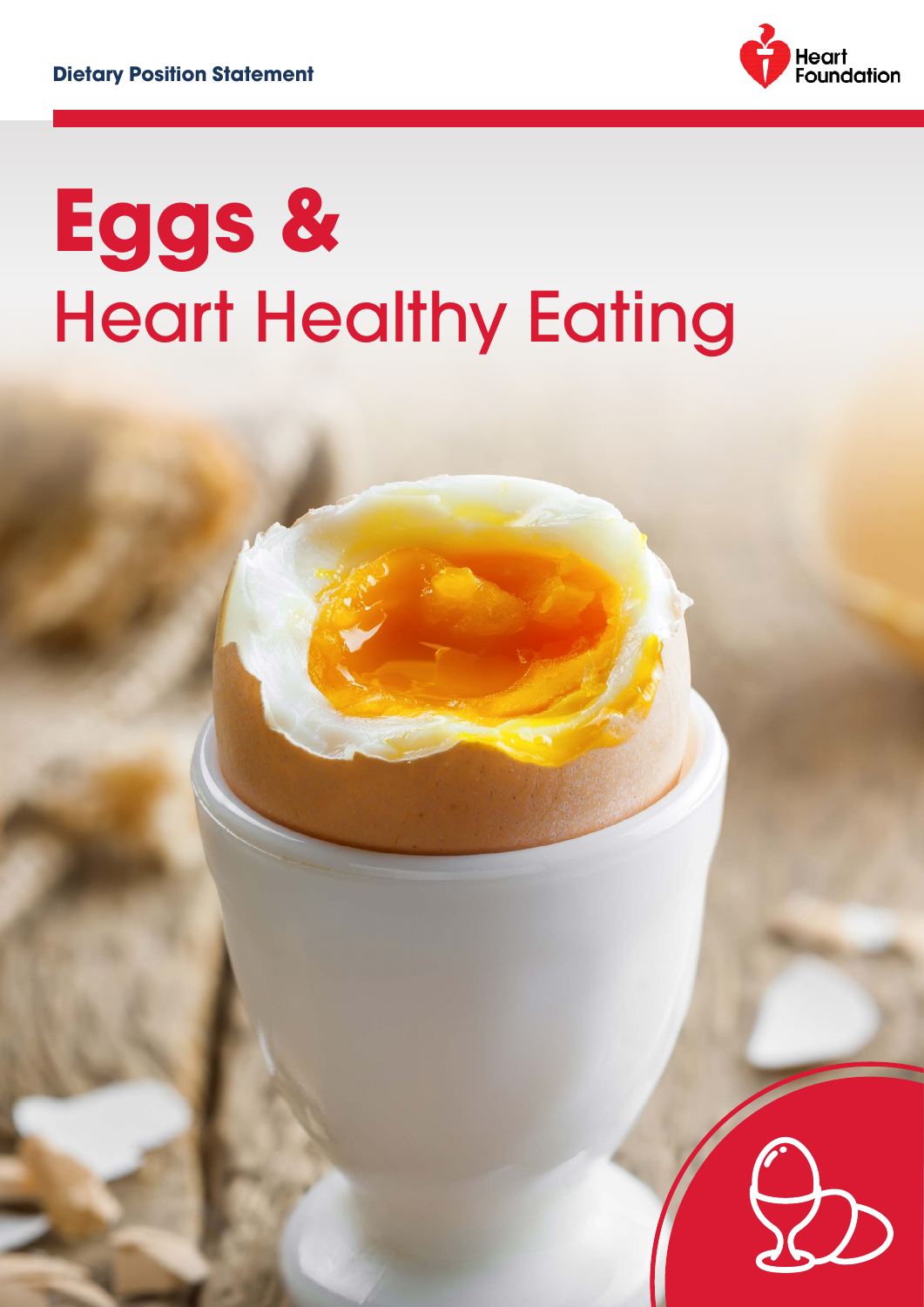# **Position Statement**

This position statement summarises contemporary evidence for egg consumption and cardiovascular health. The Heart Foundation's *Summary of Evidence*  for Eggs and Cardiovascular Health<sup>1</sup> informs the Heart Foundation position on eggs outlined here and the Heart Foundation's broader position on heart healthy eating patterns.<sup>2</sup> This position statement is complementary to the Heart Foundation's suite of food and nutrition position statements.

The Heart Foundation's position on food and nutrition recognises that healthy eating patterns do not rely on one type of food or one type of nutrient to promote heart health.<sup>2</sup> Heart healthy eating patterns are based on a combination of foods, chosen regularly, over time. This optimal combination is outlined in the Heart Foundation's Heart Healthy Eating Principles which encourage people to eat:

- **1.** Plenty of fruit, vegetables and wholegrains
- **2.** A variety of healthy protein sources including fish and seafood, legumes (such as beans and lentils), nuts and seeds. Smaller amounts of eggs and lean poultry can also be included in a heart healthy diet. If choosing red meat, make sure the meat is lean and limit to 1-3 times a week.
- **3.** Unflavoured milk, yoghurt and cheese. Those with high blood cholesterol should choose reduced fat varieties.
- **4.** Healthy fat choices with nuts, seeds, avocados, olives and their oils for cooking
- **5.** Herbs and spices to flavour foods, instead of adding salt

This style of eating is naturally low in saturated and trans fats, salt and added sugar and rich in wholegrains, fibre, antioxidants and unsaturated fats (omega-3 and omega-6). Eating this way can help to improve the heart health of all Australians by reducing CVD risk factors, such as high blood pressure and blood lipids and decreasing the risk of CVD events and mortality.

## **Summary**

Eggs can be consumed as part of a heart healthy eating pattern that includes vegetables, fruits, legumes, wholegrains, fish, olives, seeds, nuts and oils made from them.

Based on current evidence, the relationship between egg consumption and risk of cardiovascular disease is mixed. The evidence suggests eggs have a neutral relationship with heart health neither remarkably increasing or decreasing risk in the general population. For example, eggs do not make healthy diets healthier compared to foods that decrease risk including fruits, vegetables and wholegrains; however, eggs can be a healthy snack option, contribute to healthy meals, and are preferred over discretionary foods. This removes a maximum limit for egg consumption for most people, but should not be interpreted that eggs are uniquely beneficial for heart health. Eggs can be included as one of a variety of healthy protein foods chosen across the week including fish and seafood, legumes, nuts and seeds.

There is evidence of risk for cardiovascular disease in people with type 2 diabetes mellitus and for those who require LDL-C lowering interventions; therefore a maximum of 7 eggs per week is recommended for these groups.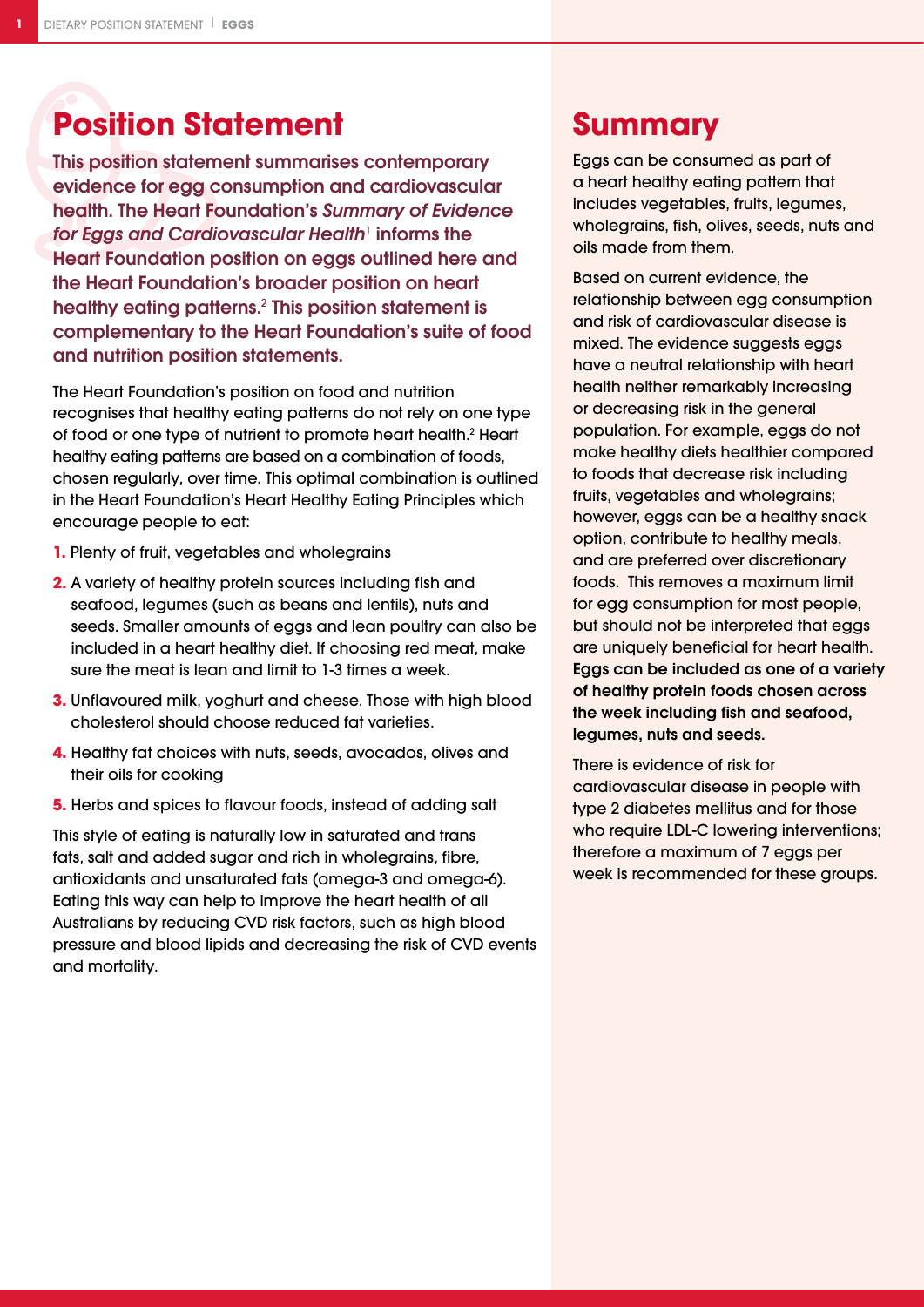## **Background**

Eggs are a complete source of protein, containing all 11 essential amino acids, along with Vitamin A, E and B12, selenium, choline and iron.3,4 Eggs contain around 6g protein per 60g egg, and are also a source of saturated fat (3g/100g), mono-unsaturated fat (5g/100g) and polyunsaturated fat (1.6g/100g), including omega-3 (170mg/100g), primarily DHA and ALA.<sup>4,5</sup> Egg yolks are high in cholesterol (approximately 200mg per egg yolk) and are a major source of dietary cholesterol in Australia.<sup>6</sup>

Eggs and their impact on cardiovascular health have been a topic of interest for some time, with the evidence base and international recommendations shifting in recent decades.

Given the relationship between elevated plasma cholesterol and cardiovascular disease, global dietary guidelines and recommendations have previously recommended limiting food sources of cholesterol, including eggs. However, the relationship between plasma cholesterol and dietary cholesterol has not always been well understood. Dietary cholesterol increases blood cholesterol concentrations, although the rise in most people is minimal.7 Foods high in saturated and trans-fat are responsible for the greatest impact on plasma cholesterol levels.<sup>8,9</sup> In recognition of this, the Heart Foundation does not set a limit on dietary cholesterol intake.10 Furthermore, cardiovascular disease risk is more than raised plasma cholesterol, and eggs contribute more to the body than dietary cholesterol.

Egg consumption can be measured by comparing the median intake of eggs alone as well as egg products and dishes based on results from the 1995 National Nutrition Survey (NNS) and 2011- 2012 National Nutrition and Physical Activity Survey (NNPAS).

#### Median intake of eggs (grams/day)

|                                                                            | <b>Males</b> | <b>Females</b> |
|----------------------------------------------------------------------------|--------------|----------------|
| 1995 National Nutrition Survey <sup>11</sup>                               | 55.5         | 49.0           |
| 2011-2012 National Nutrition and<br>Physical Activity Survey <sup>12</sup> | 56.0         | 49.0           |

Though there was a slight increase in consumption of eggs amongst males, there was no change in females' consumption from the two National survey time points. These results are consistent with the 2016 Analysis of the CSIRO Healthy Diet Score, which found that, on average, Australian adults consume 0.82 eggs (49.2 grams) per day.<sup>13</sup>

As eggs can be a major component of dishes (i.e frittatas, omelettes, souffles), it is important to look at overall egg consumption, inclusive of these dishes.

#### Median intake of egg products and dishes (grams/day)

|                                                                            | <b>Males</b> | <b>Females</b> ' |
|----------------------------------------------------------------------------|--------------|------------------|
| 1995 National Nutrition Survey <sup>11</sup>                               | 72.0         | 50.0             |
| 2011-2012 National Nutrition and<br>Physical Activity Survey <sup>12</sup> | 78.0         | 68.0             |

Results from the latest 2011-2012 NNPAS revealed that the median intake of eggs (inclusive of dishes where eggs are the major component) had increased by 6.0g/day for males and 18.0g/ day for females. Therefore, these results indicate that egg consumption has increased over the years.

The Heart Foundation's *Summary of Evidence for Eggs and*  Cardiovascular Health<sup>1</sup> reviewed the evidence for egg consumption and cardiovascular health outcomes. This evidence informs the Heart Foundation's position on eggs, and the Heart Foundation's broader position on heart healthy eating patterns.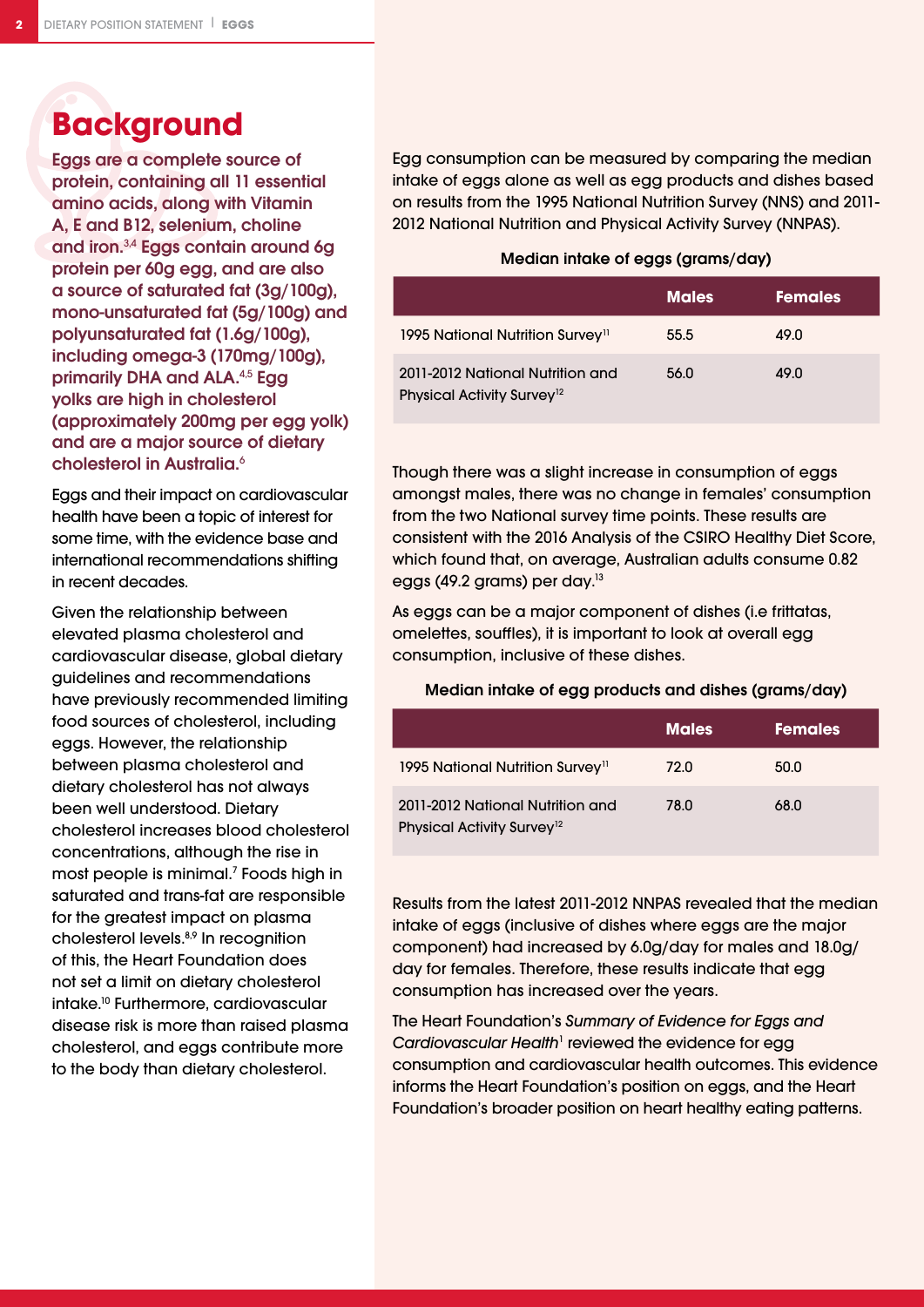# **Evidence for eggs and cardiovascular health**

The evidence base mainly consists of observational studies and some randomised controlled trials (RCTs) investigating blood cholesterol. A review of metaanalyses of cohorts and RCTs published between January 2009 and August 2018 was completed. The Heart Foundation's *Summary of Evidence for Eggs and Cardiovascular Health* provides a detailed overview of this evidence.<sup>1</sup>

## **Eggs and cardiovascular risk factors and outcomes**

There is mixed evidence on the association between egg consumption and the risk of CVD, with the majority of systematic reviews and meta-analyses observing no association,14-17 a small number observing an increased risk,18,19 and recent cohort studies reporting no or inverse associations.20,21 In recent reviews, egg consumption was not associated with risk of stroke.<sup>14,15,17</sup>

In two meta analyses an inverse association was observed between egg consumption and hypertension. Both of these were conducted with a small number of studies, and therefore these results should be interpreted with caution.<sup>22,23</sup> In the one meta-analysis identified, high consumption of egg, as compared to low consumption, was associated with an increased risk of heart failure.<sup>17</sup>

Despite cohort data observing no strong association with CVD outcomes, an analysis of RCTs found that dietary cholesterol (as found in eggs) does increase LDL cholesterol, along with HDL cholesterol and the LDL to HDL cholesterol ratio, but does not increase triglycerides.<sup>7</sup> It is important to note that CVD risk encompasses more than elevated LDL cholesterol, and these recent meta-analyses have not observed a consistent relationship between egg consumption and elevated CVD risk or mortality in populations without existing CVD or diabetes.

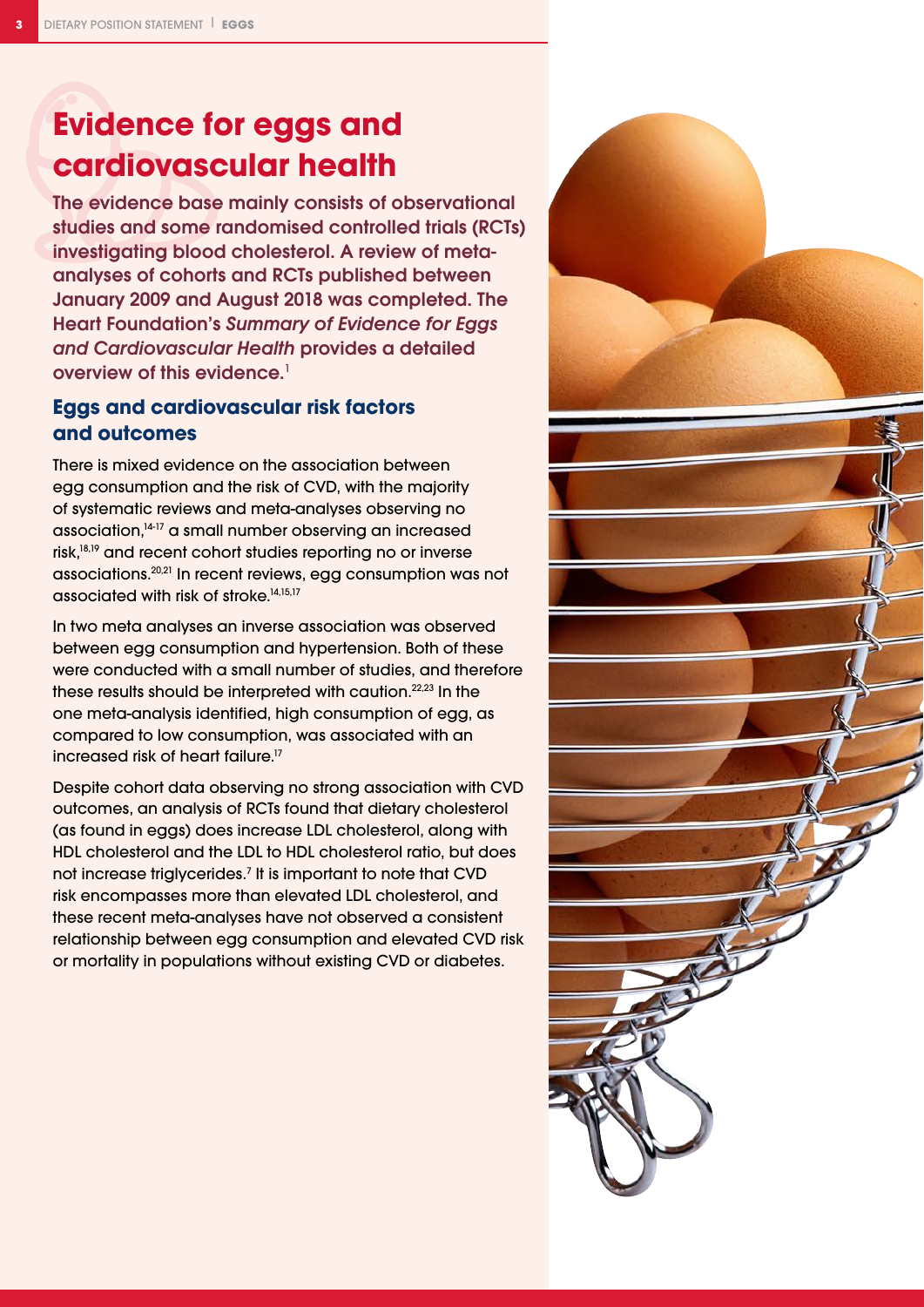### **Eggs, diabetes and cardiovascular risk**

Type 2 diabetes (T2D) is a preventable risk factor for heart disease. Adults with diabetes are two to four times more likely to die from heart disease than adults without diabetes.<sup>24</sup> There is mixed evidence on the relationship between egg consumption and the risk of developing T2D, although more research is needed in this area as many confounders exist in this relationship.15,18,19 In populations with diabetes, a growing evidence base is reporting an increased risk of cardiovascular disease associated with increasing intake of eggs.14,15,18 In a meta-analysis of prospective cohort studies, the consumption of more than 7 eggs per week was associated with a 69% increase in CVD events.15 Similar relationships were observed in two other meta-analyses published in the same year, which both undertook a dose-response analysis and found statistically significant elevated risk of CHD in diabetic populations.<sup>14,18</sup>

### **Limitations to the evidence base**

Studying the relationship between a food or nutrient and health outcomes is complex. Further, the evidence base is mainly observational studies, which bring inherent limitations to understanding the relationships between a food and health outcomes.24 A food cannot be studied in isolation, without considering the effect of the food replacing it. Observational studies are not able to determine causation and, although most observational studies reviewed for this work adjusted for confounders, this inherent limitation is acknowledged. As such, only the observed relationship can be reported on for these studies. The available intervention studies are of short duration and unlikely to reflect average eating patterns of the Australian population, therefore their findings require careful consideration.

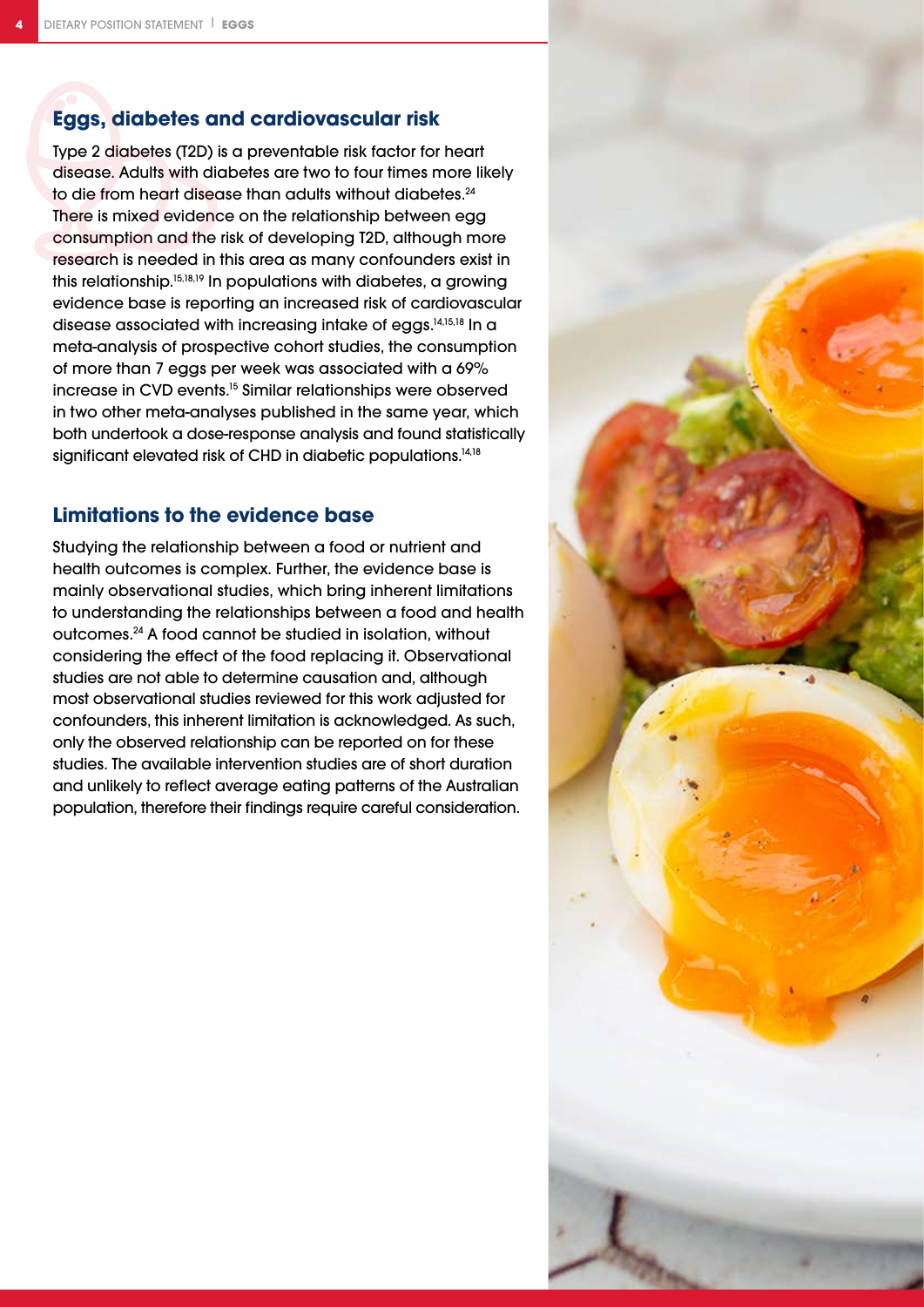# **Recommendations**

## **Based on the evidence for dietary patterns, eggs and cardiovascular health outcomes, the Heart Foundation recommends:**

- 1. Rather than focusing on individual nutrients or foods, we encourage Australians to follow the Heart Foundation's Heart Healthy Eating Principles which includes:
	- **1.** Plenty of fruit, vegetables and wholegrains
	- **2.** A variety of healthy protein sources including fish and seafood, legumes (such as beans and lentils), nuts and seeds. Smaller amounts of eggs and lean poultry can also be included in a heart healthy diet. If choosing red meat, make sure the meat is lean and limit to 1-3 times a week.
	- **3.** Unflavoured milk, yoghurt and cheese. Those with high blood cholesterol should choose reduced fat varieties.
	- **4.** Healthy fat choices with nuts, seeds, avocados, olives and their oils for cooking
	- **5.** Herbs and spices to flavour foods, instead of adding salt
- 2. Eggs can be included as part of a heart healthy eating pattern, and can be chosen as one of a variety of protein foods including fish and seafood, legumes, nuts and seeds, and poultry, in preference to unprocessed red meat.
- 3. Eggs are a healthy snack option and can contribute to healthy meals when eaten with vegetables, wholegrains, and poached or prepared with healthy oils.
- 4. People with Type 2 Diabetes Mellitus should limit their consumption of eggs to 7 per week due to the greater risk associated with developing cardiovascular disease.
- 5. People with cardiovascular disease who require LDL-C lowering interventions should limit their consumption of eggs to 7 per week due to the LDL-C raising effect of eggs.

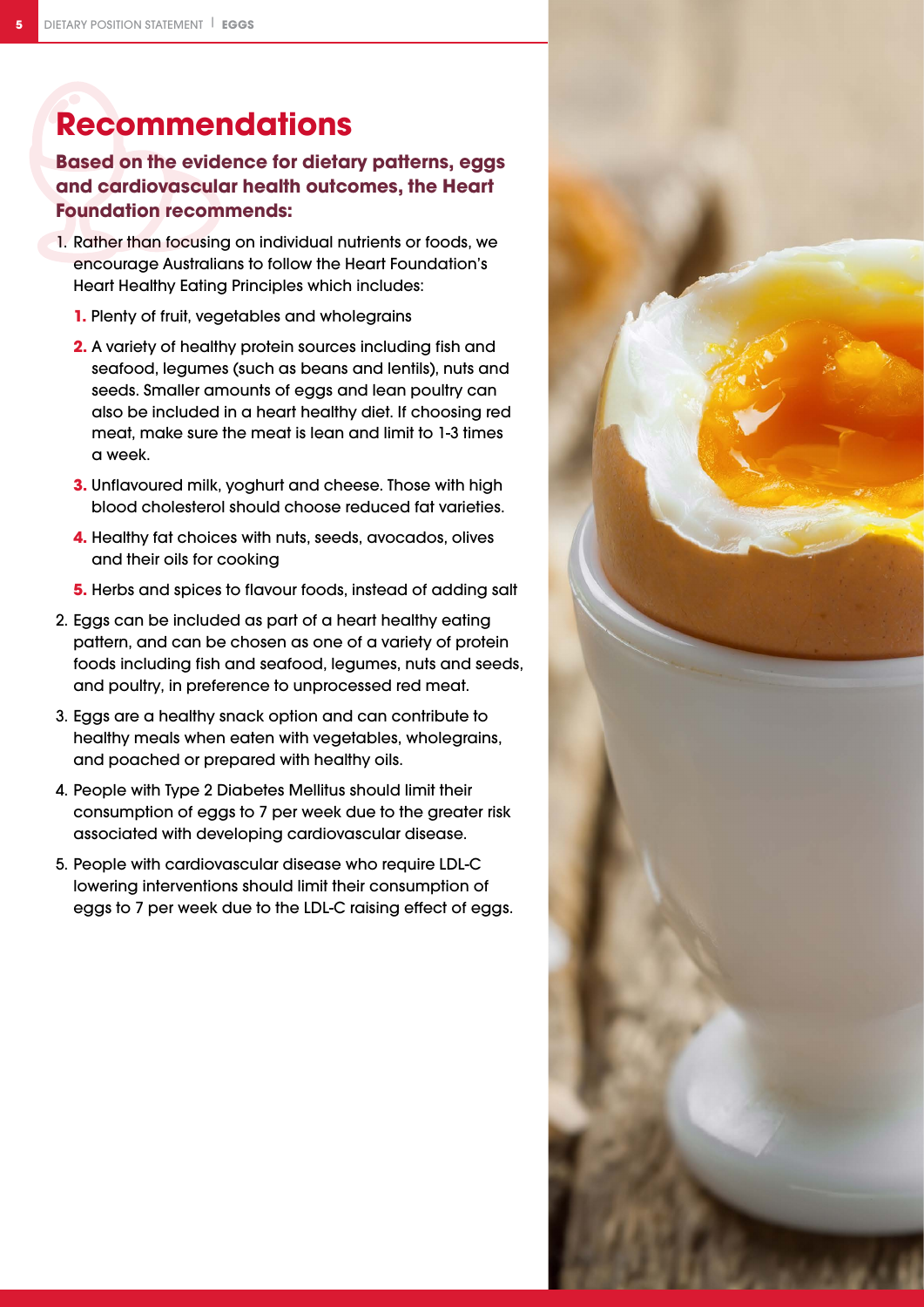## **Related documents**

Heart Foundation (2019) Summary of Evidence for Eggs and Cardiovascular Health. NHFA:Melbourne

Heart Foundation (2019) Eating for Heart Health: Position Statement. NHFA: Melbourne

Collins C, Burrows T, Rollo M. (2017) Dietary patterns and cardiovascular disease outcomes. University of Newcastle (for the National Heart Foundation of Australia). 2017.

Heart Foundation (2019) Dietary Fat and Heart Healthy Eating: Position Statement. NHFA: Melbourne

Clifton P and Keogh J. (2017) Dietary fats and cardiovascular disease: an evidence check rapid review brokered by the Sax Institute for the National Heart Foundation of Australia.

## **Acknowledgements**

The Heart Foundation would like to acknowledge the following people who played an instrumental role in the development of this position statement:

- Members of the Expert Reference Group on Animal Proteins of the National Heart Foundation of Australia: Dr Jason Wu, Professor Sarah McNaughton, Professor Peter Clifton, Dr Tim Crowe, Professor Trevor Mori, Professor Garry Jennings
- Members of the Heart Health Advisory Committee of the National Heart Foundation of Australia (2019)
- Members of the Heart Foundation's Nutrition Technical Expert Group